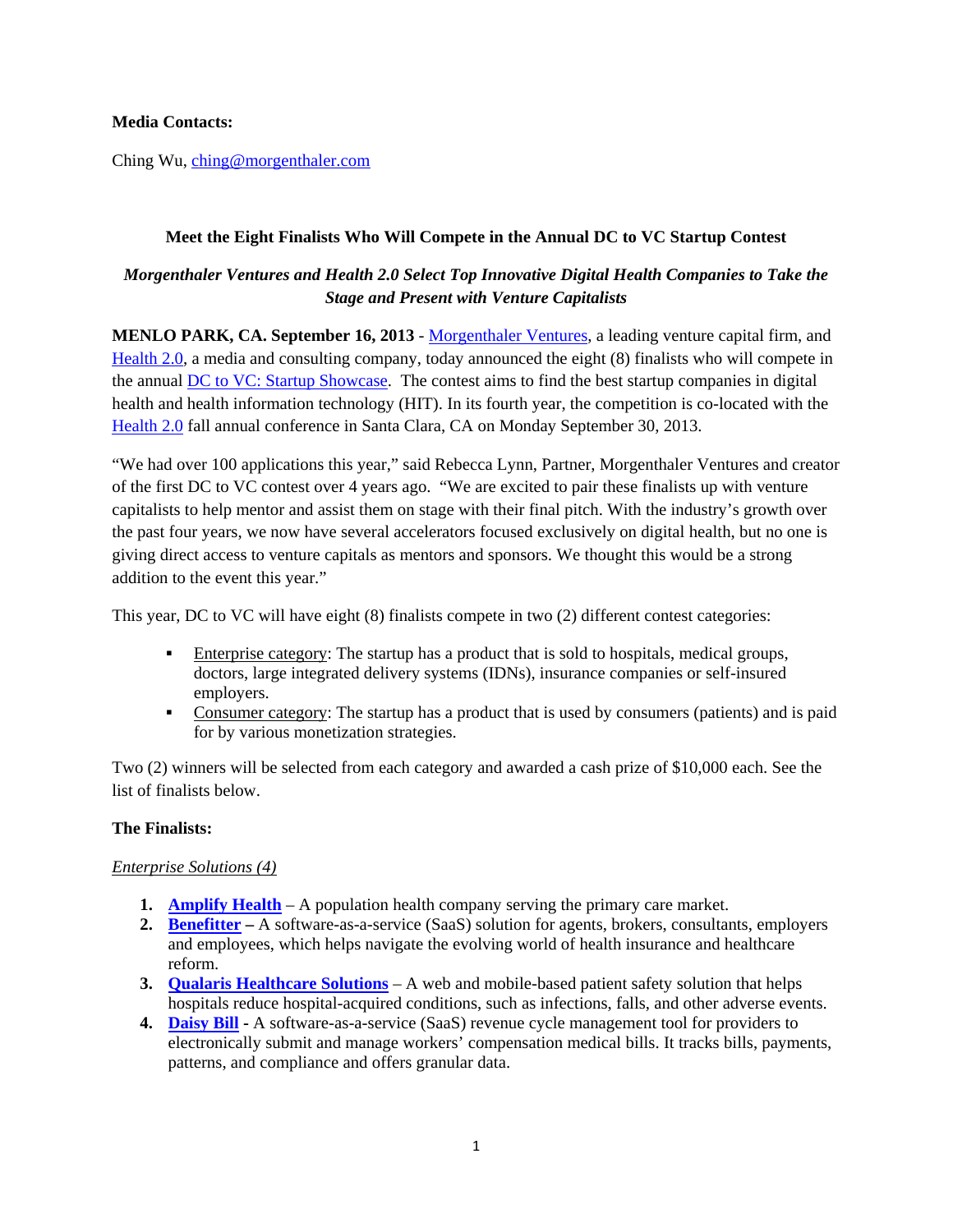### *Consumer Solutions (4)*

- **1. OMSignal** Offers apparel that continuously tracks biometrics to help connect to a fitter, healthier, happier consumer. It monitors heart rate, breathing and activity and displays data in real-time on a mobile phone.
- **2. Kinsa** Offers a smart thermometer that plugs into a mobile device and allows parents to track a child's symptoms, get advice from a medical professional and see the "health weather" in a local area to track local flu trends.
- **3. Medwhat** Offers a smart mobile app that acts as personal medical assistant providing automatic personalized answers to health and medical questions.
- **4. Sandstone Diagnostics** Is a biotech company that has developed Trak, a consumer semen analysis platform for men managing fertility issues. It provides a simple and accurate way to monitor sperm quality from the comfort of a consumer's home.

## **Direct Access to Venture Capitalists**:

Each finalist will be paired with a VC for mentoring sessions. The VC and finalist will present together on stage the day of the contest. This year's VCs include:

- 1. Rebecca Lynn, Partner, Morgenthaler Ventures (partnered with Amplify Health)
- 2. Lisa Suennen, Founding & Managing Member, Psilos Group (partnered with Benefitter)
- 3. Mohit Kaushal, M.D., M.B.A., Partner, Aberdare Ventures (partnered with Daisy Bill)
- 4. JC Simbana, Director, SVB Accelerator, Silicon Valley Bank (partnered with Qualaris Health)
- 5. Michelle Synder, Executive-in-Residence (EIR), Interwest Partners (partnered with Sandstone Diagnostics/Trak)
- 6. Jack Young, Director, Qualcomm Life Fund (partnered with OmSignal)
- 7. Ted Maidenberg, General Partner, Social + Capital (partnered with MedWhat)
- 8. Marty Felsenthal, Partner, HLM Partners (partnered with Kinsa)

## **This Year's Competition Judges Include:**

- 1. Aaron Stoertz, Program Manager for Health & Wellness, Google
- 2. Gopi Koteeswaran, CEO Personal Health, Philips Consumer Lifestyle, Philips Health, Philips Inc.
- 3. Richard Roth, VP of Strategic Innovation, Dignity Health
- 4. Shawn Lovering, Vice President, Sales & Development, Safeway Health
- 5. Yijing He Brentano, Vice President, Strategic Initiatives & Mobile Health, Sprint
- 6. Justin Silver, Business Development, Healthagen/Aetna
- 7. Charles Huang, Vice President, Blackstone Private Equity

### **Special Policy Panel**

The event will also feature a panel of experts on healthcare reform and upcoming policy changes in D.C. for startup CEOs who need to track regulation as they build their business during this time of reform. The panelists are:

Nate Gross, Co-Founder of Doximity *(moderator)*